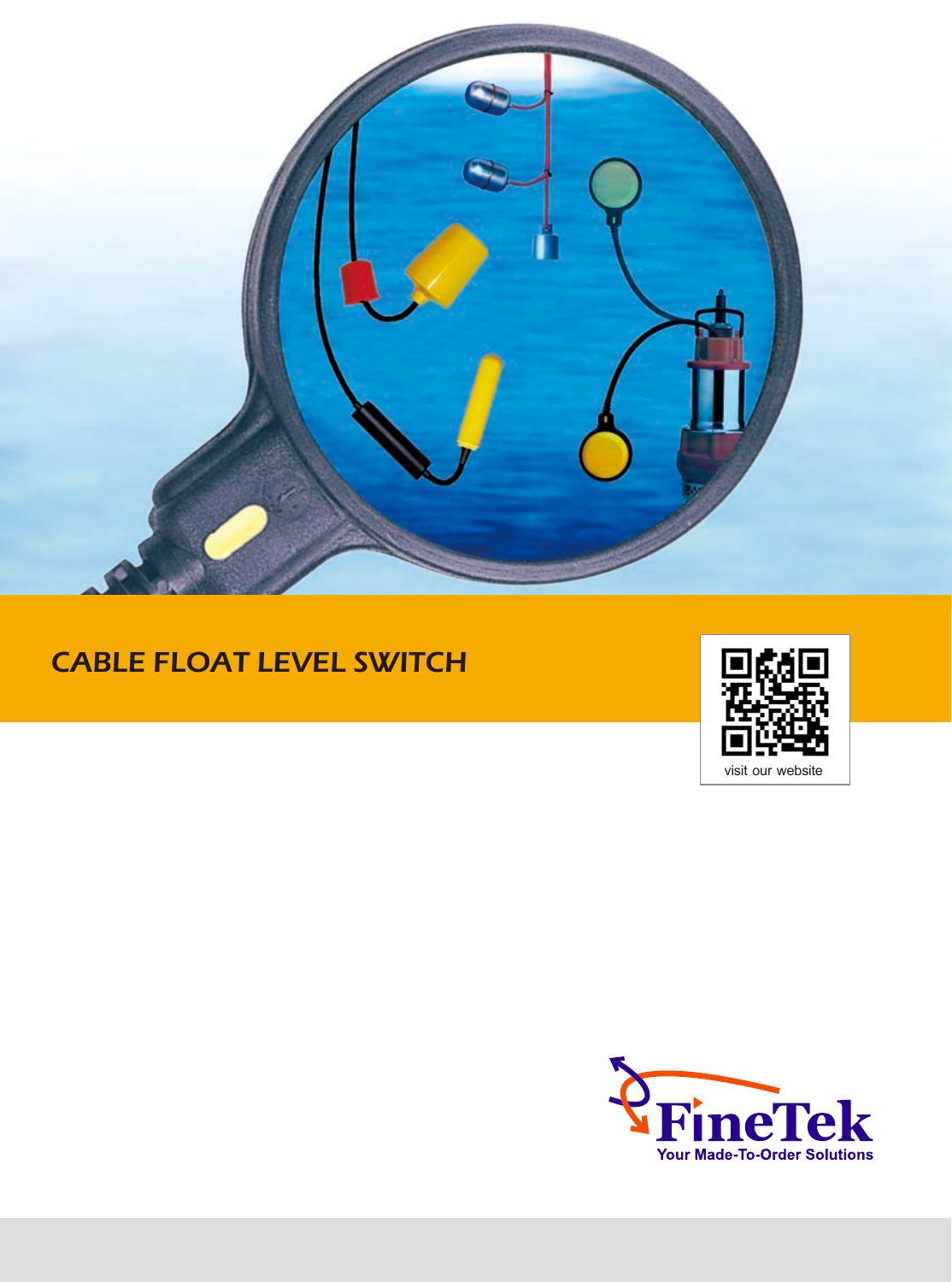The Float Level Switch is made from chemical resistant polypropylene. It is durable, low-cost,and specially designed to assist with long range and multiple point level detection in liquids. It is also suitable for tanks containing pumps and granular solutions.

### **APPLICATION**

FAC: Suitable for pump controlled systems FAR/ P / D/ E: Suitable for pump controlled waste water with a low Specific Gravity (SG level). FAS: High temperature solutions FAL/ J: Cleaner water, and installation with smaller

process connections.

It is suggested to apply Reed Switch contact models in PLC or DCS control.

### **DESCRIPTION WORKING PRINCIPLE**

The Cable Float Level Switch is a structured by using either micro switches proximity switches or reed switches to control the contact. It's user-friendly design is ideal for level measurement. The switches will transmit an ON or OFF contact signal output when the float rises and turns upwards. The switch contains a metal ball that can slide as the float position changes. For different water or solution temperatures, different float materials are available for selection. Plastic and stainless steel switches are the most common. The cable float level switch can not only can be used in clear liquids but also can be used in granular liquids. Long distance detection points and multi-point contacts are also available. Cable float level switches can be applied in all water management, petrochemical, chemical industries. Other uses include: air-conditioner systems, drainage systems, most tanks or containers with level switch requirements.



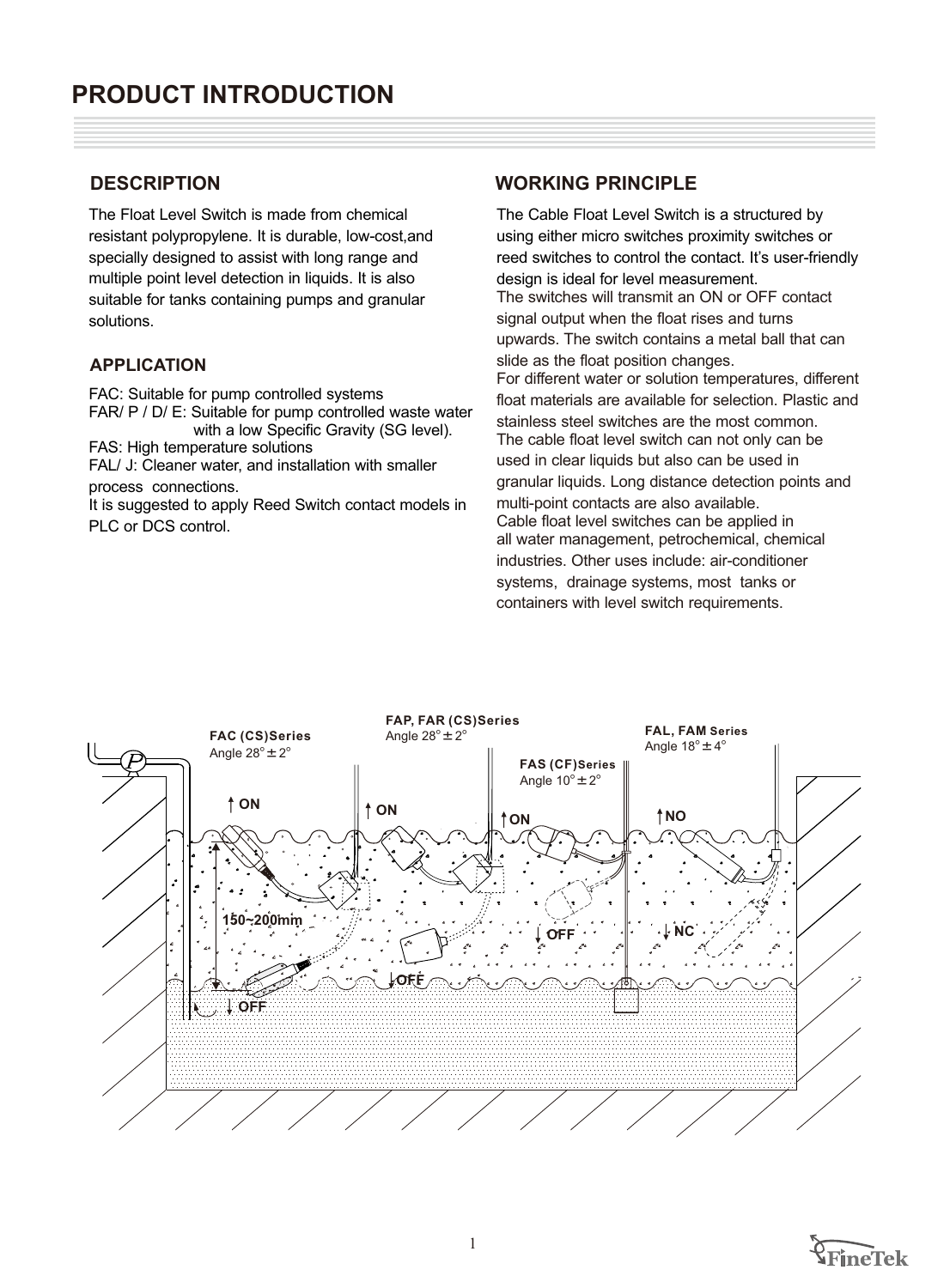| <b>Dimensions</b><br>(Unit:mm)                         | $\phi$ <sup>9</sup><br>Neoprene<br>PP.<br>110<br>$\phi$ 90<br>$\circ$<br>17.5<br>П<br>40 | $\phi$ 8<br><b>PVC</b><br>PP.<br>108<br>$\phi$ 70 | $\phi$ <sup>9</sup><br>Neoprene<br>PP.<br>108<br>$\phi$ 70 |
|--------------------------------------------------------|------------------------------------------------------------------------------------------|---------------------------------------------------|------------------------------------------------------------|
| <b>Model</b>                                           | FAC A/B/C Round type                                                                     | FAP A/B/C Cup type                                | FAR A/B/C Cup type                                         |
| <b>Switch</b>                                          | Micro switch                                                                             | Micro switch                                      | Micro switch                                               |
| <b>Float material</b>                                  | P.P.                                                                                     |                                                   |                                                            |
| Neoprene Cable<br><b>Cable spec</b><br>$1mm2x3C$ or 2C |                                                                                          | <b>PVC Cable</b><br>1.25mm <sup>2</sup> x3C or 2C | Neoprene Cable<br>$1mm2x3C$ or 2C                          |
| <b>Contact rating</b>                                  | 10A/ 250Vac (std.) or 15A/ 250Vac                                                        |                                                   |                                                            |
| <b>Contact form</b>                                    | N.O or N.C or SPDT                                                                       |                                                   |                                                            |
| Operating temp.                                        | $-10^{\circ}$ C~80 $^{\circ}$ C                                                          |                                                   | $-10^{\circ}$ C~80 $^{\circ}$ C                            |
| <b>Specific gravity</b>                                | 0.6                                                                                      | 0.6                                               | 0.6                                                        |
| Weight approx.                                         | 770g/5M                                                                                  | 290g/1M                                           | 290g/1M                                                    |
| <b>Pressure</b>                                        | 2 $kg/cm2$                                                                               | 2 $kg/cm2$                                        | 2 $kg/cm2$                                                 |
| Wire voltage                                           | 600 Vac                                                                                  | 600 Vac                                           | 600 Vac                                                    |
| <b>Isolation resistance</b>                            | Min 100 M $\Omega$                                                                       | Min 100 M $\Omega$                                | Min 100 M $\Omega$                                         |
| <b>Contact resistance</b>                              | Max. $100 \text{m}\Omega$                                                                |                                                   | Max. $100 \text{m}\Omega$                                  |
| <b>Actuation angle</b>                                 | $28^\circ \pm 2^\circ$                                                                   | $28^\circ \pm 2^\circ$                            | $28^\circ \pm 2^\circ$                                     |
| <b>Protection</b>                                      | <b>IP68</b>                                                                              | <b>IP68</b>                                       | <b>IP68</b>                                                |



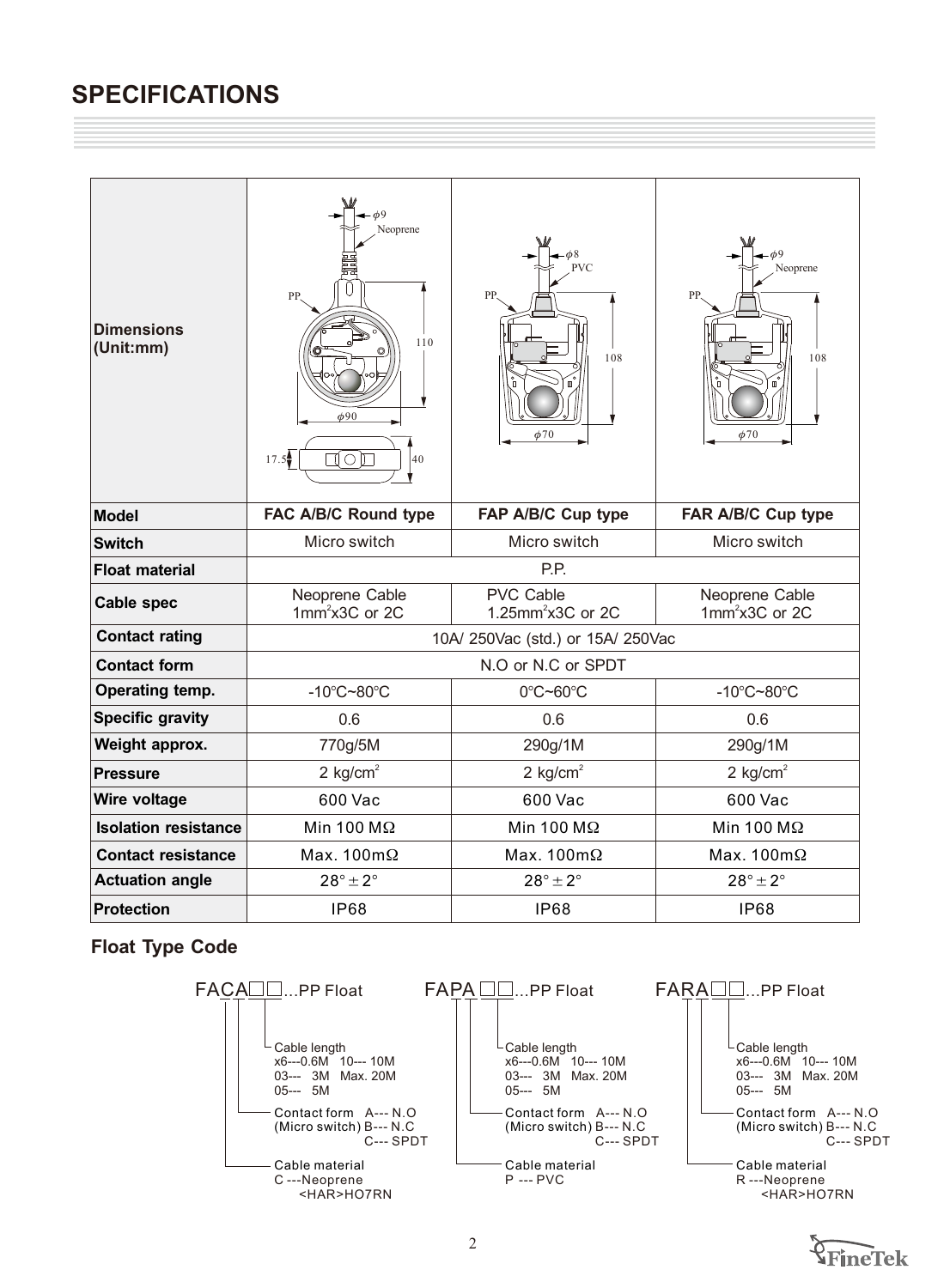| <b>Dimensions</b><br>(Unit:mm)                         | 69<br>Neoprene<br><b>PVC</b><br>108<br>$\phi$ 70 | <b>PVC</b><br><b>PVC</b><br>108<br>$\phi$ 70 | 66.8<br>10<br>Silicon<br><b>SUS304</b><br>120<br>lo,<br>$\phi$ 75 |  |
|--------------------------------------------------------|--------------------------------------------------|----------------------------------------------|-------------------------------------------------------------------|--|
| <b>Model</b>                                           | FAD A/B/C Round type                             | FAE A/B/C Cup type                           | FAS A/B/C Cup type                                                |  |
| <b>Switch</b>                                          | Micro switch                                     | Micro switch                                 | Mercury switch                                                    |  |
| <b>Float material</b>                                  | <b>PVC</b>                                       |                                              | <b>SUS304</b>                                                     |  |
| Neoprene Cable<br><b>Cable spec</b><br>$1mm2x3C$ or 2C |                                                  | PVC Cable<br>1.25mm <sup>2</sup> x3C or 2C   | Silicon Cable<br>$0.75$ mm <sup>2</sup> x3C or 2C                 |  |
| <b>Contact rating</b>                                  | 10A/ 250Vac (std.) or 15A/ 250Vac                |                                              | 1A/230Vac                                                         |  |
| <b>Contact form</b>                                    | N.O or N.C or SPDT                               |                                              | N.O or N.C or SPDT                                                |  |
| Operating temp.                                        | 0°C~60°C                                         | 0°C~60°C                                     | 0°C~170°C                                                         |  |
| <b>Specific gravity</b>                                | 0.6                                              | 0.6                                          | 0.5                                                               |  |
| Weight approx.                                         | 290g/1M                                          | 290g/1M                                      | 480g/5M                                                           |  |
| <b>Pressure</b>                                        | 2 kg/cm <sup>2</sup>                             | 2 $kg/cm2$                                   | 2 $kg/cm2$                                                        |  |
| Wire voltage                                           | 600 Vac                                          | 600 Vac                                      | 300 Vac                                                           |  |
| <b>Isolation resistance</b>                            | Min 100 M $\Omega$                               | Min 100 M $\Omega$                           |                                                                   |  |
| <b>Contact resistance</b>                              | Max. $100 \text{m}\Omega$                        | Max. $100 \text{m}\Omega$                    | Max. $1\Omega$                                                    |  |
| <b>Actuation angle</b>                                 | $28^\circ \pm 2^\circ$                           | $28^\circ \pm 2^\circ$                       | $10^{\circ} \pm 2^{\circ}$                                        |  |
| <b>Protection</b>                                      | <b>IP68</b>                                      | <b>IP68</b>                                  | <b>IP68</b>                                                       |  |



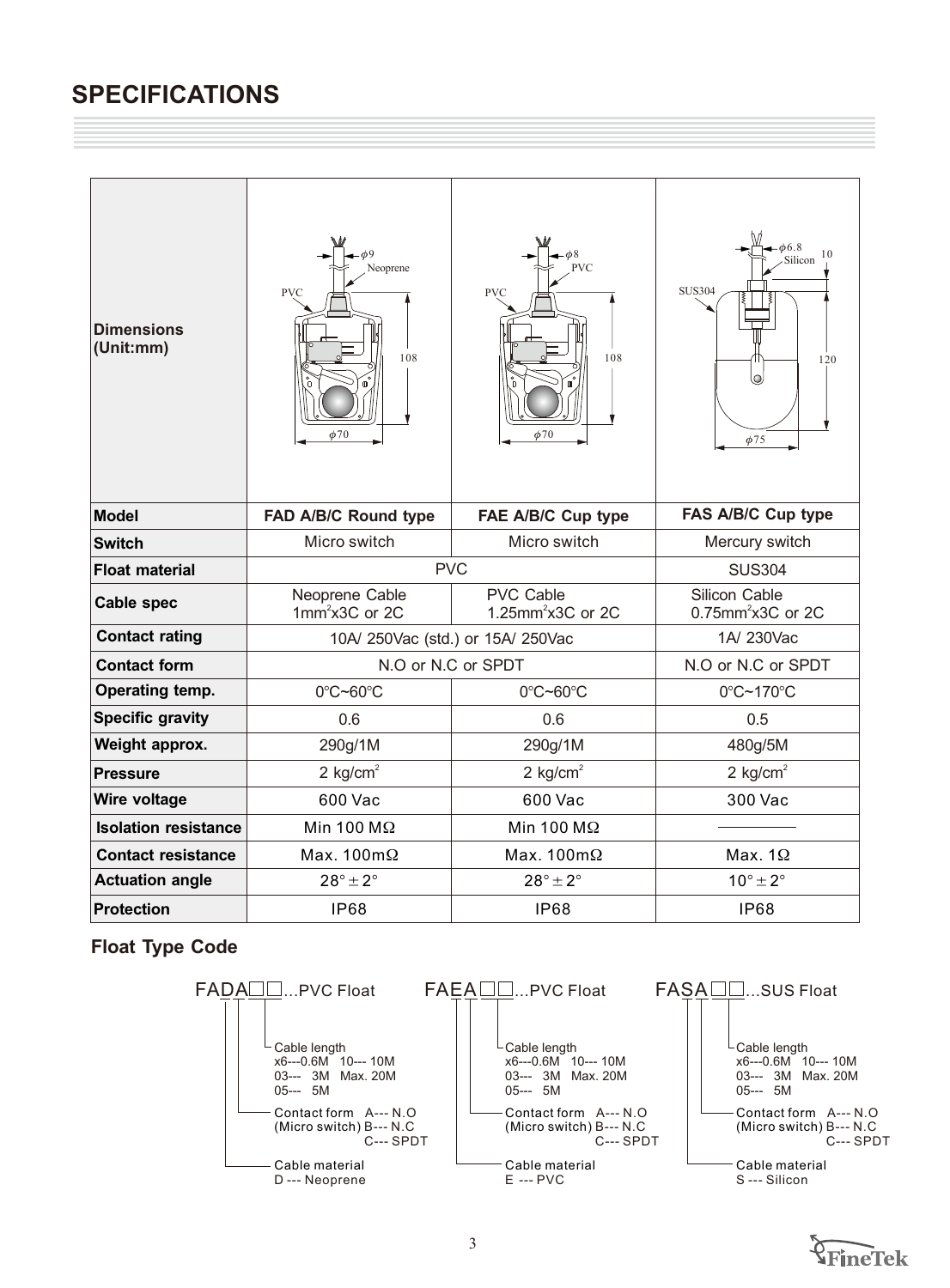| <b>Dimensions</b><br>(Unit:mm) | $\phi$ 6<br>VC<br>PP.<br>145<br>$\phi$ 29                      | $\phi$ 6<br>Veoprene<br>PP.<br>145<br>$\phi$ 29 |  |
|--------------------------------|----------------------------------------------------------------|-------------------------------------------------|--|
| <b>Model</b>                   | FAL A/B/C Bar type                                             | FAM A/B/C Bar type                              |  |
| <b>Switch</b>                  | Micro switch                                                   |                                                 |  |
| <b>Float material</b>          | P.P.                                                           |                                                 |  |
| <b>Cable spec</b>              | <b>PVC Cable</b><br>$0.75$ mm $2$ x3C                          | Neoprene Cable<br>$0.75$ mm <sup>2</sup> x3C    |  |
| <b>Contact rating</b>          | 3A/ 125/250Vac                                                 |                                                 |  |
| <b>Contact mode</b>            | N.O or N.C or SPDT                                             |                                                 |  |
| Operating temp.                | -10°C~80°C<br>$-0^{\circ}$ C~60 $^{\circ}$ C                   |                                                 |  |
| <b>Specific gravity</b>        | 0.8                                                            |                                                 |  |
| Weight approx.                 | $113 \pm 2g/1M$ Cable                                          |                                                 |  |
| <b>Pressure</b>                | 4.5 kg/cm <sup>2</sup>                                         |                                                 |  |
| Wire voltage                   | 600 Vac                                                        |                                                 |  |
| <b>Isolation resistance</b>    | Min 100 M $\Omega$                                             |                                                 |  |
| <b>Contact resistance</b>      | Max. $100 \text{m}\Omega$                                      |                                                 |  |
| <b>Actuation angle</b>         | Up $18^{\circ} \pm 4^{\circ}$ / Down $3^{\circ} \pm 3^{\circ}$ |                                                 |  |
| <b>Protection</b>              | <b>IP68</b>                                                    |                                                 |  |



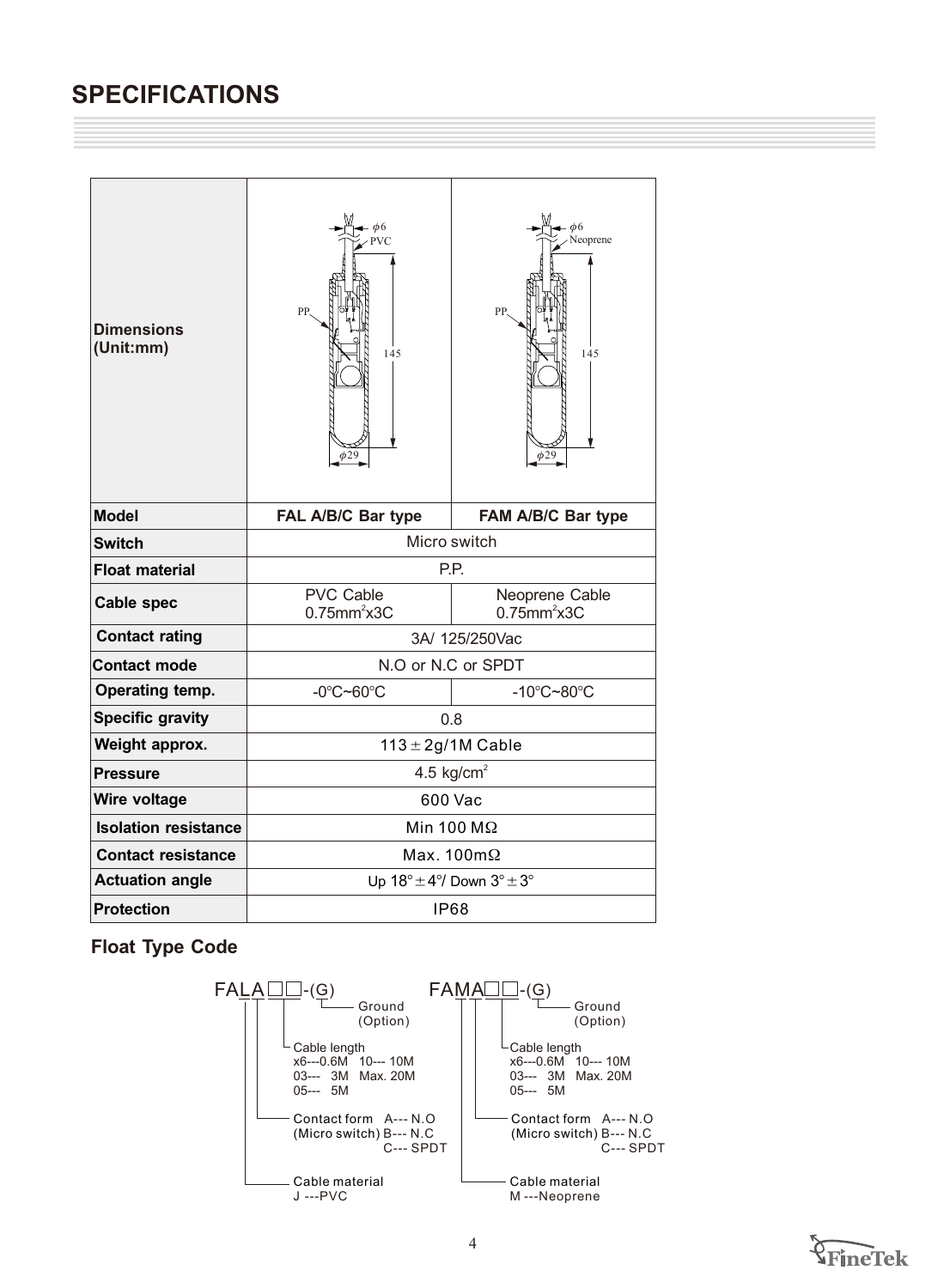| <b>Dimensions</b><br>(Unit:mm) | PVC<br>PP.<br>145<br>$\phi$ 29                                    | $\phi$ 6<br>Neoprene<br>PP.<br>145<br>$\phi$ 29 |  |
|--------------------------------|-------------------------------------------------------------------|-------------------------------------------------|--|
| <b>Model</b>                   | FAJ A/B/C Bar type<br>FAK A/B/C Bar type                          |                                                 |  |
| <b>Switch</b>                  | <b>Reed Switch</b>                                                |                                                 |  |
| <b>Float material</b>          | P.P.                                                              |                                                 |  |
| <b>Cable spec</b>              | <b>PVC Cable</b><br>$0.75$ mm $2$ x3C                             | Neoprene Cable<br>$0.75$ mm <sup>2</sup> x3C    |  |
| <b>Contact rating</b>          | AC70 VA / DC50 W(N.O), 20W(N.C, SPDT)                             |                                                 |  |
| <b>Contact mode</b>            | N.O or N.C or SPDT                                                |                                                 |  |
| Operating temp.                | $-0^{\circ}$ C~60 $^{\circ}$ C<br>$-10^{\circ}$ C $-80^{\circ}$ C |                                                 |  |
| <b>Specific gravity</b>        | 0.8                                                               |                                                 |  |
| Weight approx.                 | $115 \pm 2g/1M$ Cable                                             |                                                 |  |
| <b>Pressure</b>                | 4.5 $kg/cm2$                                                      |                                                 |  |
| Wire voltage                   | 300 Vac/ 350Vdc(N.O), 150 Vac/ 200Vdc(N.C, SPDT)                  |                                                 |  |
| <b>Isolation resistance</b>    | Min 100 M $\Omega$                                                |                                                 |  |
| <b>Contact resistance</b>      | Max. $100mW(N.O)$ , Max. $150m\Omega(N.C, SPDT)$                  |                                                 |  |
| <b>Actuation angle</b>         | Up $18^{\circ} \pm 4^{\circ}$ / Down $3^{\circ} \pm 3^{\circ}$    |                                                 |  |
| <b>Protection</b>              | IP68                                                              |                                                 |  |



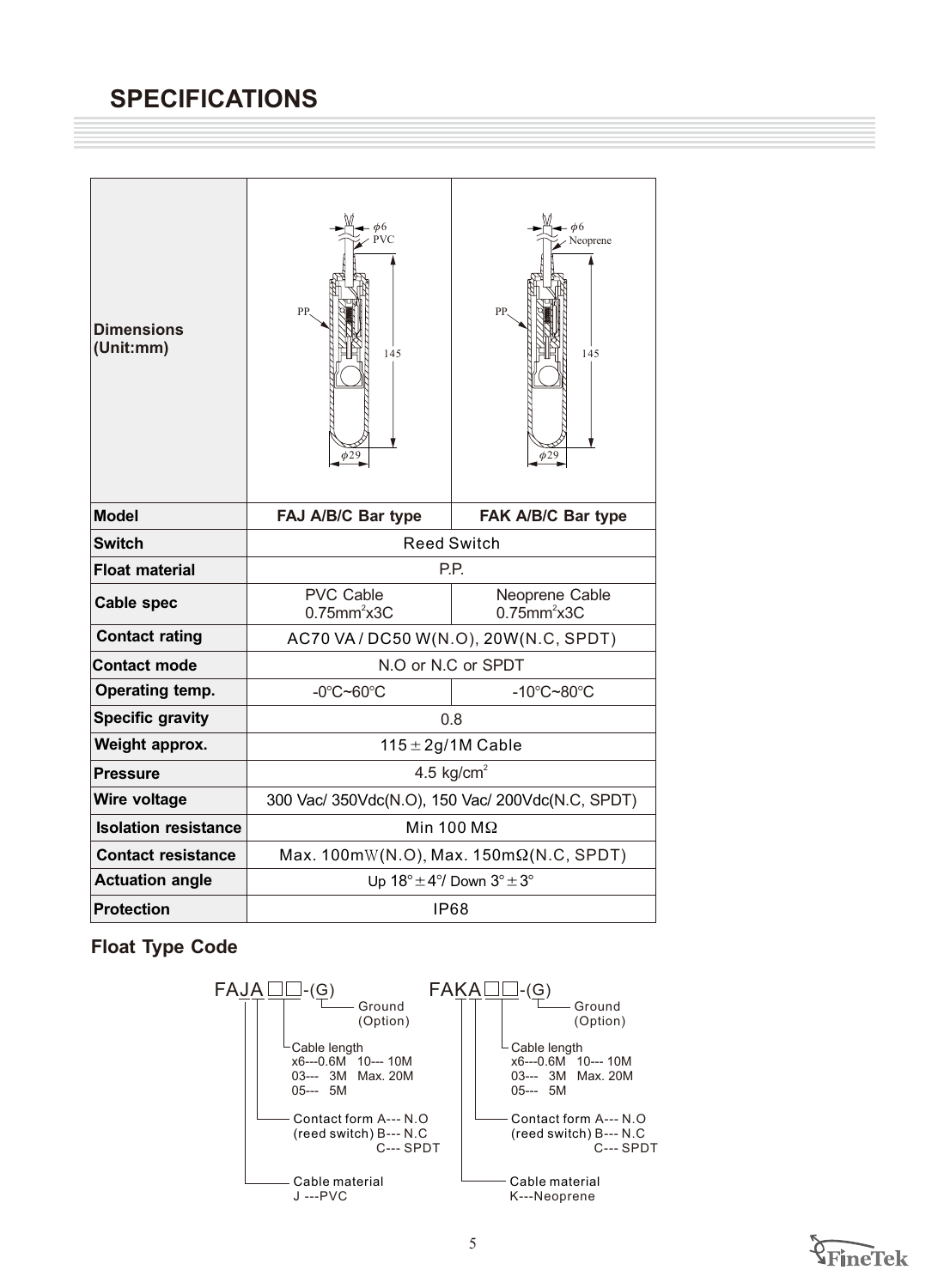123 106

#### **WEIGHTS DIMENSIONS**

**FAPW-05**





**FASW**

**FAPW-03 FAB-0010**

| Model           | Material      | Weight |
|-----------------|---------------|--------|
| <b>FAPW-03</b>  |               | 0.3kg  |
| <b>FAPW-05</b>  | РP            | 0.5kg  |
| <b>FASW</b>     | <b>SUS304</b> | 1.8kg  |
| <b>FAB-0010</b> | РP            | 0.15kg |

### **CONTACT MODE**

### **1. SPDT (N.O)**





**FARA/FADA**

 $\phi$ 28



**FASA**



### **2. SPDT (N.C)**



## **3. SPDT (1C)**





SPDT

ON

ON













**WHITE BLACK** 

BLACK RED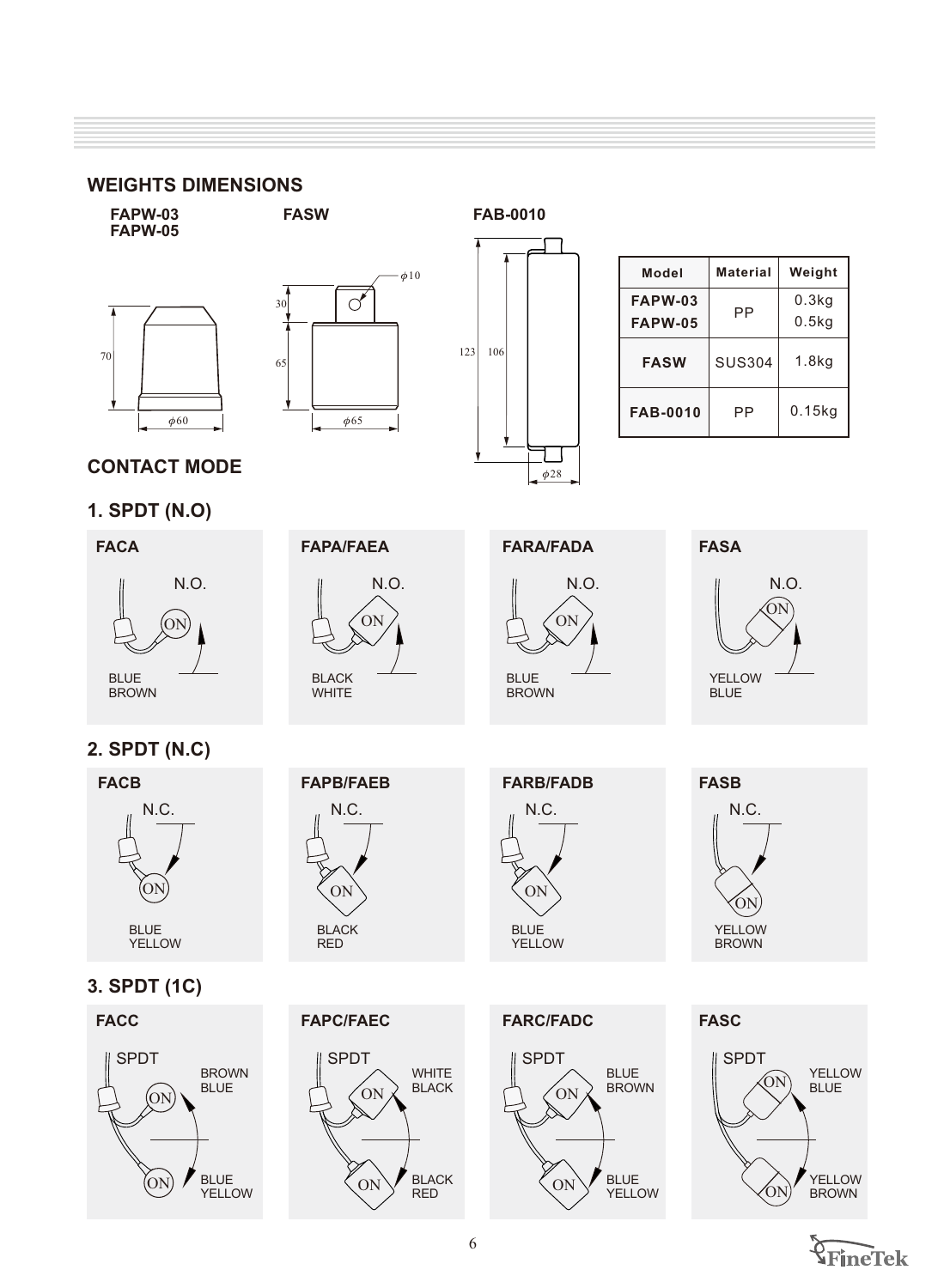### **Micro Switch <b>Reed Switch Reed Switch**

When the float hasn't contacted the liquid, the blue and black wires are in an open state and the contact mode will be NC. When the liquid level rises and lifts the float until it reaches the actuation angle, the brown and black wires will be in an open state and the contact mode will be NO.



When the liquid level is low, the metal ball remains away from the sensing range and the brown and black wires are in an open state (NC mode). When the liquid level rises and lifts the float until it reaches the actuation angle, the brown and black wires will be in an open state (NO mode).







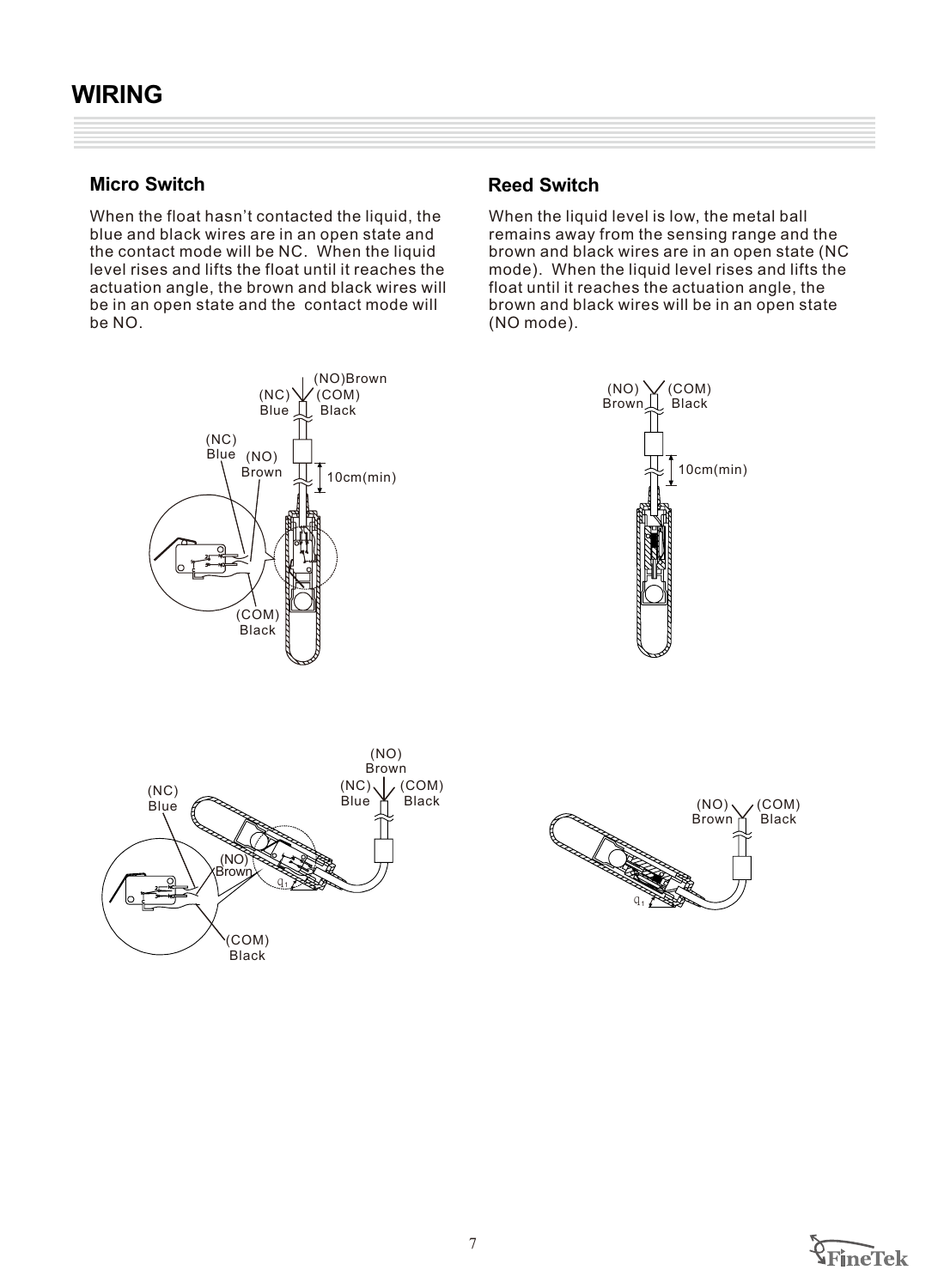### **DIMENSIONS**

The float's action length (a) must be shorter than the distance between the wall and the cable (A) ; if not,it will not function accurately.

The lowest float level (d) must be higher than the lowest water level of the pump (D).



### **PRECAUTIONS**

Keep a proper distance between the installation position and the water pump inlet to prevent the float switch from being sucked in towards the pump. There should be a proper distance between the installation position and water inlet to prevent any direct water impact. If it can't be avoided, please install a pipe-shield or plate that lowers the turbulence.





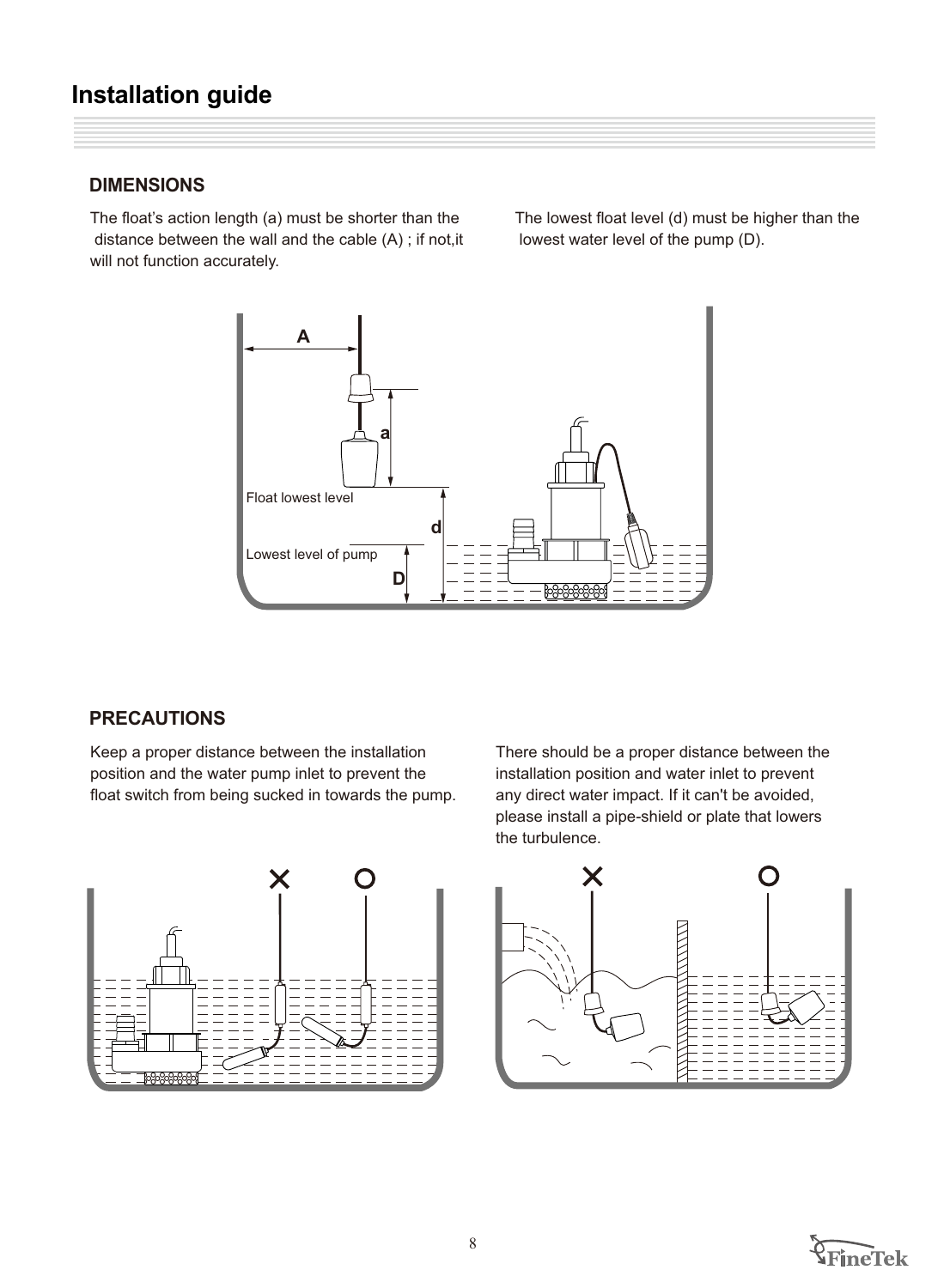### **APPLICATION**

The FBB type is suitable for installation from the tank's roof/top for level control and monitoring.



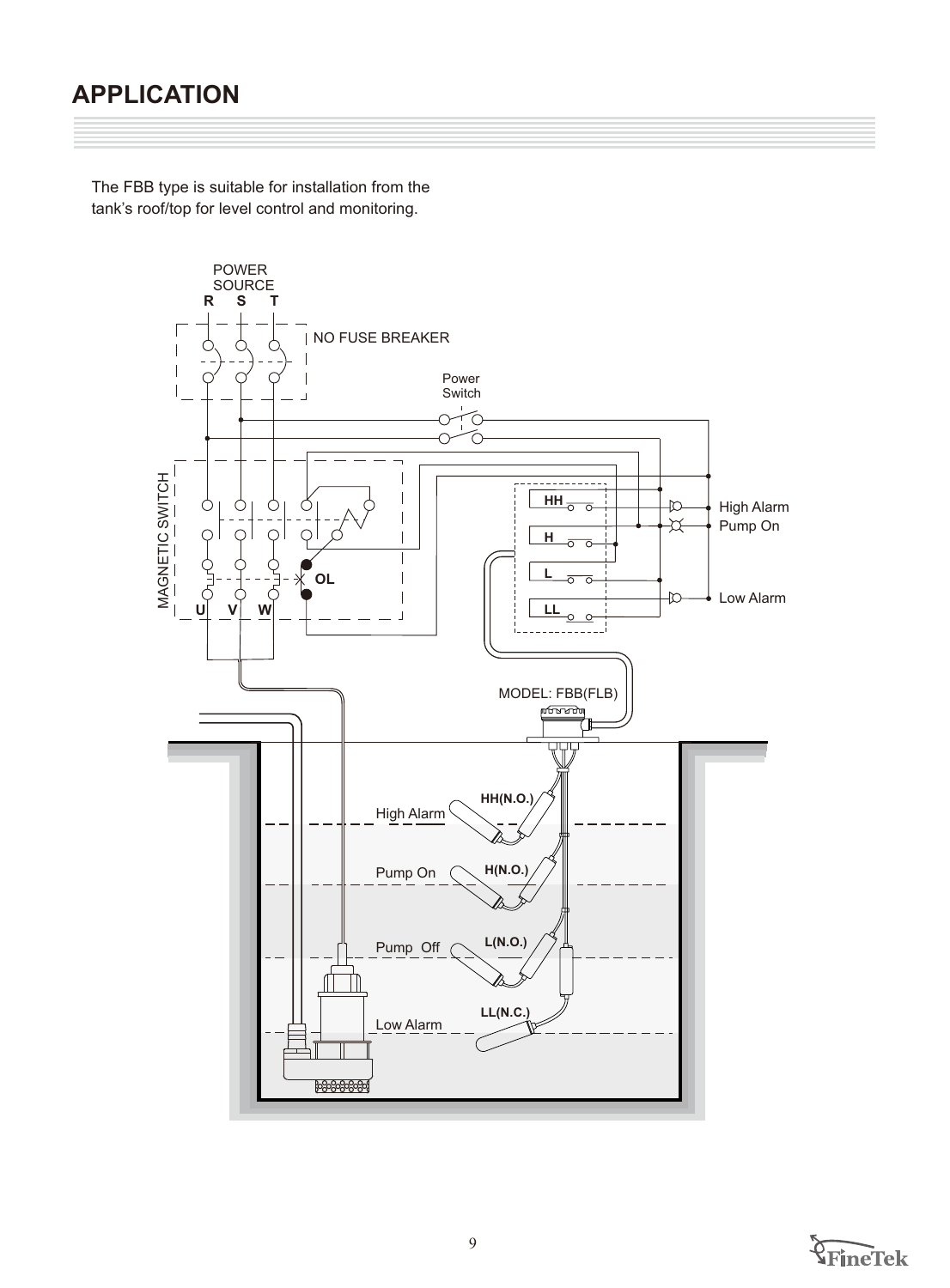### **HOW TO ORDER CABLE FLOATS (FB TYPE)**

Various types of multi-point products can be **FB ( )** selected to meet the user's needs. **Cable Fixed Wire Length (unit: mm)** 0500: 500mm up 1000: 501~1000mm For example: 1500: 1001~1500mm FB-B type is suitable for corrosive solutions. ※ 500mm per Unit ※ Use English letter as first code for FB-A type is suitable for high-temperature probe length over 10m. A150 represents 15m, A200 waste water represents 20m **DISTANCE OF CONTROL POINTS Analysis Cable Fixed Wire Material** S: Stainless N: Nylon  **Weight Quantity** 1~4 NO NC **Weight Material**<br>C: P.P.  $\ell$  1: mm  $\Box$ C: P.P.  $P: PP\phi 28x106$ S: SUS304  **Float Quantity** 2:ˍˍˍˍˍˍmm  $1 - 4$  **Float material**  $\ell$ 3: mm C: P.P.  $(\phi$ 90x110 Neoprene cable) L: P.P.  $(\phi$ 29x145 PVC cable) P: P.P.  $(φ70x108 \text{ PVC cable})$ M: P.P.  $\phi$ 29x145 Neoprene cable)  $\ell$  4 : mm R: P.P.  $(\phi 70x108$  Neoprene cable) G: P.P.  $(\phi 29x145$  PVC cable) S:  $SUS(\phi 75x120$  Silicon cable) H: P.P.  $(\phi$ 29x145 Neoprene cable) L:ˍˍˍˍˍˍmm D: PVC $(\phi$ 70x108 Neoprene cable) J : P.P.  $(\phi$ 29x145 PVC cable) K: P.P.  $\phi$ 29x145 Neoprene cable)  $E: PVC(\phi 70x108 PVCcable)$  **Housing** A: Aluminum B: Plastic S: SUS304 **MODEL: FBA (FLA) MODEL: FBB (FLB) MODEL: FBS (FLB)**  $\phi$ 200  $\phi$ 185  $\phi$ 200  $\phi$ 165-1/2"PF  $-\phi$ 150  $-1/2$ "PF  $\phi$ 165  $-1/2$ " $PF$ Flange 4"x5kg/cm<sup>2</sup>-តណណត Flange 3"x10kg/cm Flange 4"x5kg/cm  $\overline{\mathbf{A}}$ 102  $\frac{1}{2}$ H 102  $\begin{picture}(100,10) \put(0,0){\line(1,0){10}} \put(10,0){\line(1,0){10}} \put(10,0){\line(1,0){10}} \put(10,0){\line(1,0){10}} \put(10,0){\line(1,0){10}} \put(10,0){\line(1,0){10}} \put(10,0){\line(1,0){10}} \put(10,0){\line(1,0){10}} \put(10,0){\line(1,0){10}} \put(10,0){\line(1,0){10}} \put(10,0){\line(1,0){10}} \put(10,0){\line($ ╈ ìΜ  $\overline{\blacklozenge}$  $8-$ 619 $\rightarrow$ 1 14 14 . | | 14  $-61$  $\mathbf{Z}$  $\mathbf{Z}$  $\ell$  $\mathcal{L}$ (50mm)  $\mathbf{C}$  $\mathbf{C}$  $\mathbf{Z}$  $\mathbf{z}$  $\mathbf{Z}$  $\mathbf{C}$  $\mathbf{6}4$ L (50mm) Tie  $\phi$ 8.7mm cable cable  $/\text{fixed win}$ (100mm) PP weight<br>FAPW (CS-PP-W) Z (100mm) SUS weight<br>
FASW 65mm  $(CF-SUS-W)$   $\leftrightarrow$   $\phi$ 65mm